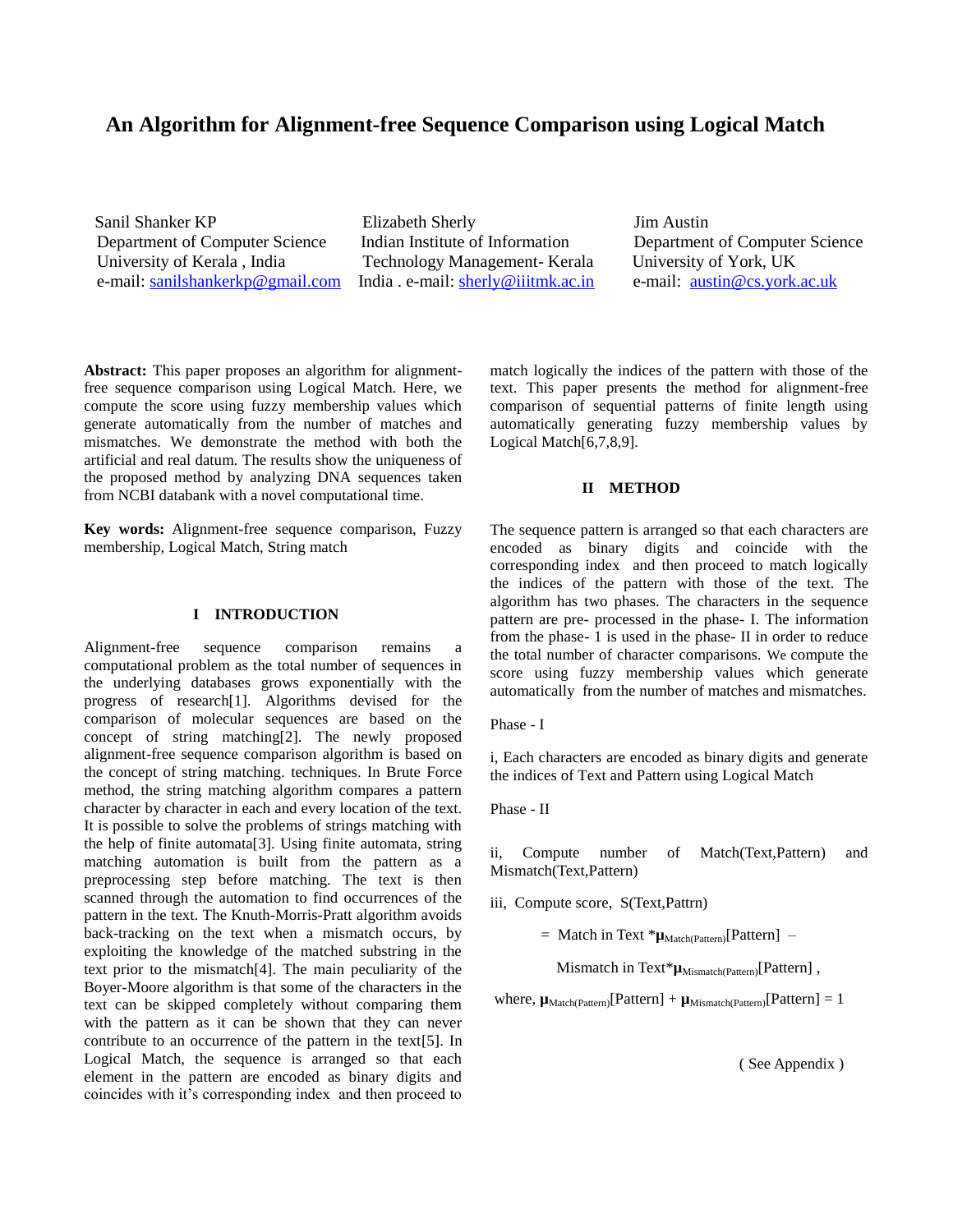## **III SIMULATION WITH ARTIFICIAL DATUM**

Text => <ATCAAGATCA> Pattern => <AAGAGGCTCA>

a) Phase- I: Generating indices of Text and Pattern using Logical Match

Initialize {1000←A ,0100←T,0010←G,0001←C} Shift the text(Table 1) and pattern(Table 2) so that each encoded binary digit in the sequence coincides with it's corresponding index in it's respective column.

Text => <  $1000(1,4,6,7,10)$ ; 0100(3,9); 0010(5);  $0001(2,8) >$ 

|                | $0/1$ | $0/1$    | 0/1 | 0/1 |
|----------------|-------|----------|-----|-----|
| 10             |       | $\theta$ | ∩   | 0   |
| 9              | 0     |          | 0   | 0   |
| 8              | 0     | 0        | 0   |     |
| 7              |       | 0        | 0   | 0   |
| 6              |       | 0        | 0   | 0   |
| 5              | 0     | 0        |     | 0   |
|                |       | 0        | 0   | 0   |
| 3              | 0     |          | 0   | 0   |
| $\overline{2}$ | 0     | 0        | 0   |     |
|                |       | Λ        | ∩   | ∩   |

Table 1. Text(Phase- 1)

Pattern  $\Rightarrow$  < 1000(1,7,9,10); 0100(3); 0010(5,6,8);  $0001(2,4) >$ 

|    | 0/1      | 0/1            | 0/1 | 0/1      |
|----|----------|----------------|-----|----------|
| 10 |          | 0              | 0   | 0        |
| 9  | 0        | 0              | 0   |          |
| 8  | $\theta$ | $\theta$       |     | $\theta$ |
| 7  |          | 0              | 0   |          |
| 6  | 0        | 0              |     | 0        |
| 5  | 0        | $\overline{0}$ |     | 0        |
| 4  | 0        | 0              | 0   |          |
| 3  | $\theta$ |                | 0   | 0        |
| 2  | 0        | 0              | 0   | 1        |
|    |          | 0              | 0   | 0        |

Table 2. Pattern(Phase- 1)

b) Phase-II:

Compute the number of match and mismatch using Logical Match(Table 3).

| Encoded       |                         |                |   |    | Match/                      |
|---------------|-------------------------|----------------|---|----|-----------------------------|
| binary digits |                         | Indices        |   |    | Mismatch                    |
| 1000          | $\overline{\mathbf{1}}$ | 7              | 9 | 10 | 1 <sup>st</sup> Match       |
| 0001          | $\overline{2}$          | 4              |   |    | $2nd$ Match                 |
| 0100          | $\overline{3}$          |                |   |    | $3^{\rm rd}$ Match          |
| 1000          | $\mathbf{1}$            | 7              | 9 | 10 | 1 <sup>st</sup><br>Mismatch |
| 0010          | $\overline{5}$          | 6              | 8 |    | 4 <sup>th</sup> Match       |
| 1000          | $\mathbf{1}$            | $\overline{7}$ | 9 | 10 | 2 <sup>nd</sup><br>Mismatch |
| 1000          | $\mathbf{1}$            | $\overline{z}$ | 9 | 10 | 5 <sup>th</sup> Match       |
| 0001          | $\overline{c}$          | 4              |   |    | 3 <sup>rd</sup><br>Mismatch |
| 0100          | 3                       |                |   |    | 4 <sup>th</sup><br>Mismatch |
| 1000          | 1                       | 7              | 9 | 10 | $6th$ Match                 |

Table 3. Alignment-free comparison using Logical Match

Compute the score using automatically generating membership values.

 $Score =$ 

 $=$  Match in Text  $*\mu_{\text{Match(Patten)}}$ [Pattern] –

Mismatch in Text \*  $\mu_{\text{Mismatch(Patten)}}$ [Pattern]

 $= 6* 0.6 - 4* 0.4 = 3.6-1.6 = 2$ 

### **IV EXPERIMENTAL RESULTS**

To simulate, alignment–free sequence comparison using Logical Match, the program has been written in C++ language under Linux platform. The method was tested against DNA sequences, the inputs have taken from the Locus ACU90045 as common text and ACU90045, PAU90054, HSU90049, LPU90051, NAU90053, DCU90047,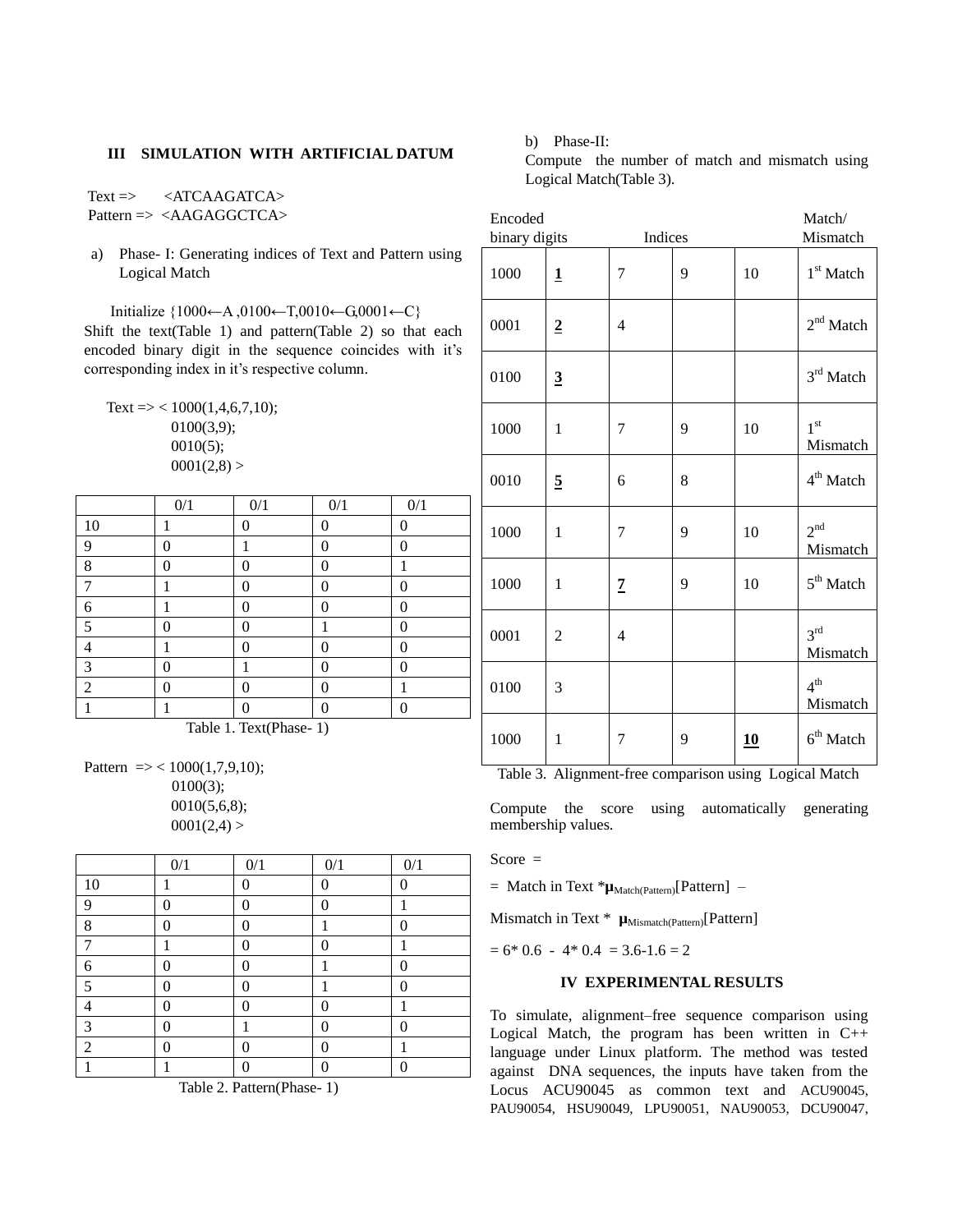DPU90048 as patterns of common range 541-560 from NCBI databank(Table 4). In the phase- I of the algorithm, the time complexity is  $O(m+n)$  and in the phase- II, the computational time depends on the lengths of the elements in the pattern of the text.

#### **V CONCLUSION**

We have presented the algorithm for alignment-free sequence comparison using Logical Match. The method provides a solution to find alignment- free similarities between two finite sequences by calculating the score using automatically generating fuzzy membership values. This procedure can possibly be implemented in the applications related to the alignment-free comparison of sequential patterns.

Table 4

| Locus                             | Region: 541-560(20bp)                                                    |     | Score Match(%) |
|-----------------------------------|--------------------------------------------------------------------------|-----|----------------|
| T: ACU90045<br>P ACU90045         | cgacctctggacaggccact<br>cgacctctggacaggccact                             | 20  | 100%           |
| T: ACU90045<br>P: PAU90054        | cgacctctggacaggccact<br>cgacccactgagaaacctct                             | -2  | 45%            |
| <b>T: ACU90045</b><br>P: HSU90049 | cgacctctggacaggccact<br>cgaccaactgacaaggctct                             | -6  | 35%            |
| P: LPU90051                       | T: ACU90045 cgacctctggacaggccact<br>cgtcccactgacaagcctct                 | -8  | 30%            |
|                                   | T: ACU90045 cgacctctggacaggccact<br>P: NAU90053 cgcccaactgacaaggctct -10 |     | 25%            |
|                                   | T: ACU90045 cgacctctggacaggccact<br>P: DCU90047 aggcctttggacaaacctct     | -12 | <b>20%</b>     |
| T: ACU90045<br>P: DPU90048        | cgacctctggacaggccact<br>agaccagttgacaaaccttt -16                         |     | 10%            |

Where, T and P are Text and Pattern respectively.

#### **ACKNOWLEDGMENT**

SSKP was funded in part by European Research and Educational Collaboration with Asia

#### **REFERENCES**

[1] Susana Vinga, Jonas Almeida.(2003). Alignment-free sequence comparison- a review. Bioinformatics.Vol.**19**, pp 513-523.

[2] Gusfield D.(1997). Algorithms on Strings, Trees and Sequences: Computer Science and Computational Biology, Cambridge University Press.

[3] Alfred V.Aho, Margaret J.Corasick.(1975). Efficient string matching: an aid to bibliographic search. Communications of the ACM. Volume **18**, pp 333-340

[4] Knuth D.E, Morris (Jr) J.H., Pratt V.R.(1977). Fast pattern matching in strings, SIAM Journal on Computing **6(1)**, pp 323- 350.

[5] Boyer R.S, Moore J.S.(1977). A fast string searching algorithm. Communications of the ACM. **20**, pp 762-772.

[6] Norwich A M and Turksen I B(1984). A model for the measurement of membership and the consequence of its empirical implementation .Fuzzy Sets and Systems **12**, pp 1–25.

[7] Dombi J.(1990). Membership function as an evaluation Fuzzy Sets and Systems **35**, pp 1-21.

[8] Medasani S, Kim J,Krishnapuram R.(1998). An Overview of membership function generation techniques for pattern recognition. International Journal of Approximate Reasoning **19**, pp 391-471.

[9] James C. Bezdek, James Keller, Raghu Krisnapuram, Nikhil R.Pal.(1999). Fuzzy Models and Algorithm for Pattern Recognition and Image Processing, Kluwer Academic Publishers.

[10] www.ncbi.nlm.nih.gov

#### **APPENDIX**

Let T and P be two strings of lengths n and m respectively, where  $n \ge m$ . When P compares(alignment-free) with T gives r matches and s mismatches ,  $r + s = m$ 

 $\mu_{\text{Match}(P)} [P] + \mu_{\text{Mismatch}(P)} [P] = \text{Match in } P/|P| + \text{Mismatch in } P/|P|$ 

 $=$  (Match in P + Mismatch in P)/|P|

$$
= (r + s) / m = m / m = 1
$$

Example **a**)

$$
T \Rightarrow 01010010
$$
  
 
$$
| \ | \ # # \ | #
$$
  
 
$$
P \Rightarrow 01001000
$$

 $\mu_{Match(Patten)} [P] = 5/8 = 0.625,$  $\mu$  Mismatch(Pattern) [P] = 3/8 = 0.375

Score(T,P) = Match in T  $^* \mu_{Match(P)}[P]$  –

Mismatch in  $T^* \mu_{\text{Mismatch}(P)}[P]$